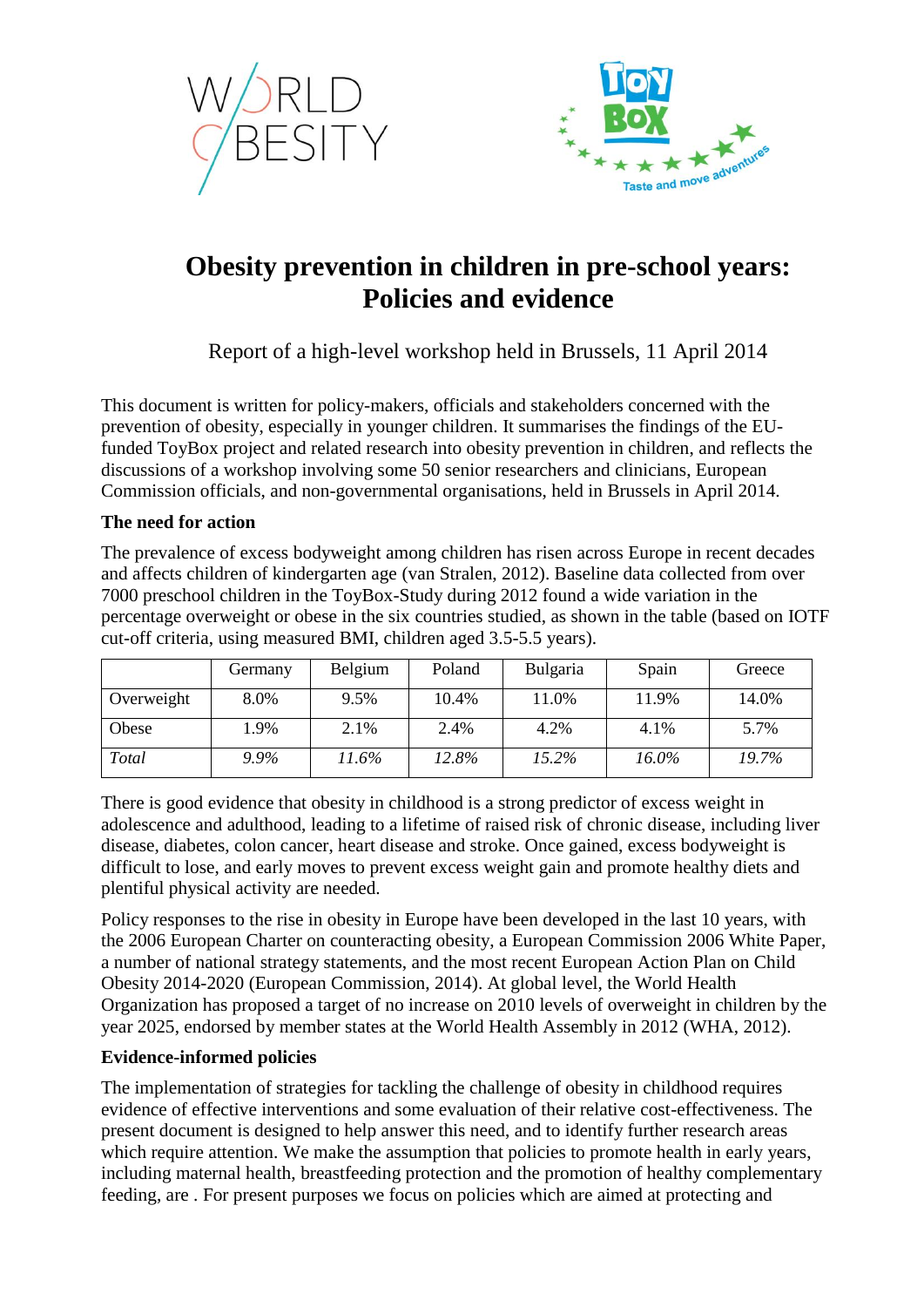promoting healthy weights among children in the pre-school years, around aged 4-6 years, drawing on the experience of interventions in this and older age groups.

Successful behaviour change during childhood can be achieved through a combination of population-based measures, implemented both locally and at the national level. Although local intervention allows action to be tailored to meet the specific context and nature of a problem, only national leadership (and funding) can ensure effectiveness and sustainability of action at a population level through changes in social and behavioural norms (WHO, 2010). These need to be led by government policies, and need to acknowledge the wider social and economic factors which contribute to disease risk.

Ideally, policies should be based on carefully controlled trials showing proof of effect of a specified intervention in comparison with a control group not exposed to the intervention. In practice, many public health interventions cannot be tested through controlled trials, and the controlled trials are run in the most convenient, or 'controllable' situations, such as the school or kindergarten, rather than looking at retail environments, built environments, media content or product formulation. This creates a 'settings bias' in the scientific literature on the effectiveness of interventions (Lobstein & Swinburn, 2007).

In the present document we have used a broader approach, including evidence of the main behavioural and social risk factors leading to excess weight gain in children, evidence of policies which have helped to reduce the influence of these risk factors, as well as evidence from direct intervention trials among parents, infants, children aimed at changing behaviour. Furthermore, we attempt to take into account:

- the likely beneficial impact on nutritional status or behaviour underlying nutritional status
- the rationale and relevance to health policies and programmes
- the risk of increasing under-nourishment or widening health inequalities
- the reach across social groups and penetration within social groups
- the sustainability through changes in cultural norms and standards.

## **Cost and benefits: more than obesity prevention**

Although our main concern here is to tackle the threat of overweight and obesity by protecting and promoting healthy behaviour, we are aware that additional benefits should be taken into account. Improvements in diet and physical activity are linked better health generally, with some evidence that they can also improve educational attainment (Martin, 2014), and better behaviour patterns and psychological development (Eime, 2013).

In this respect, cost-effectiveness evaluations of interventions almost certainly underestimate the benefit side of the equation as they rarely account for additional health, educational and psychological improvements. Older children with overweight and obesity have significantly lower reported mean quality of life scores relative to their healthy weight peers, (Keating et al, 2011a, b) including social discrimination, which is often associated with poor self-esteem and depression, and in turn, lower academic achievement and lower economic productivity (Puhl & Latner, 2007). Translating estimates for the lost quality of life during childhood into economic costs will strengthen the cost-benefit arguments for intervention.

The present document provides a matrix showing different approaches to promoting and protecting young children's health, and the evidence available for its effectiveness in preventing weight gain. We also indicate any evidence of costs or cost-effectiveness, impact on health inequalities, and whether there are any examples of policies already put into practice within the European region. Following that, we summarise the early Toy-Box intervention findings, and comment on research needs to support policy development.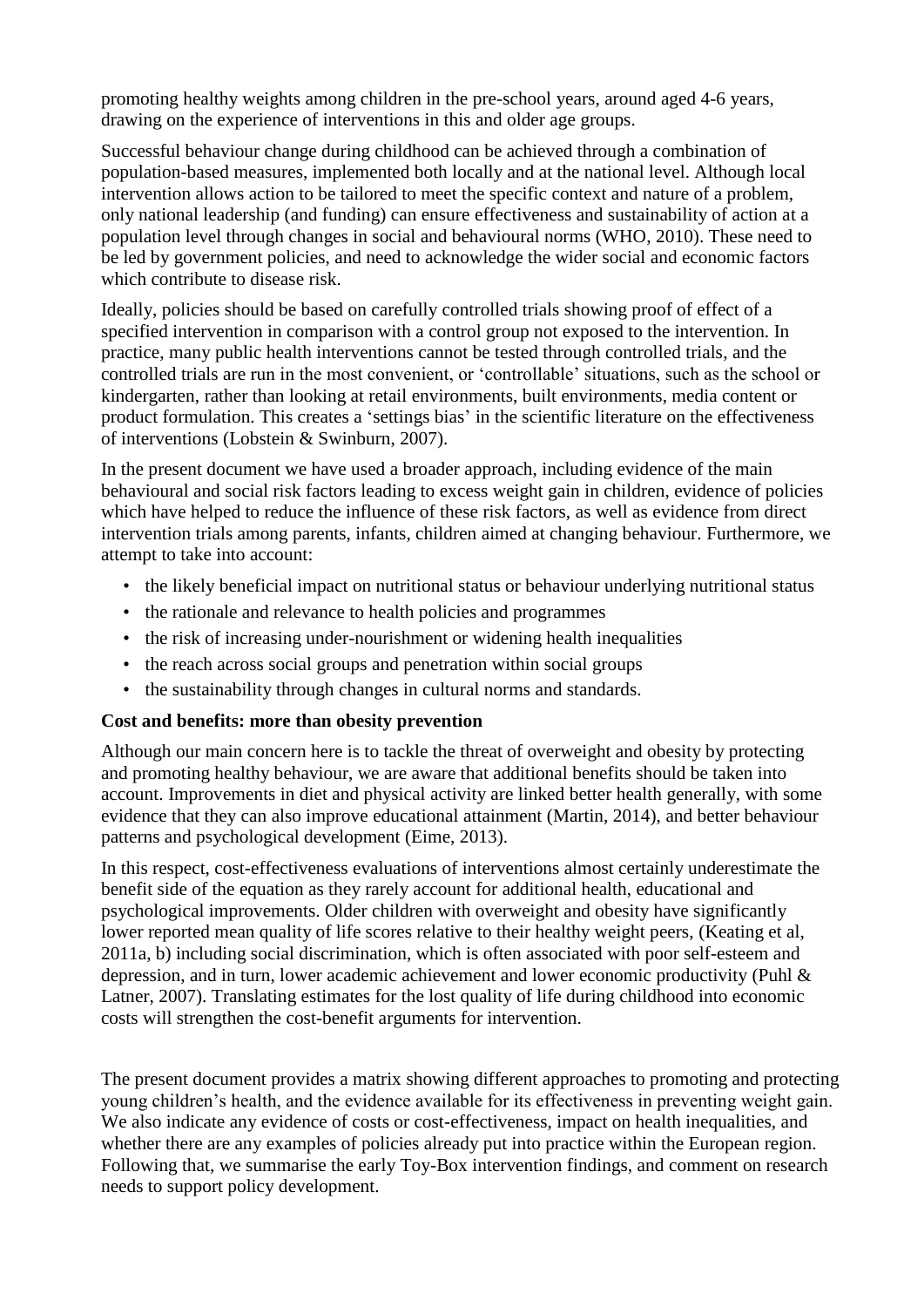### **Summary table: evidence to support policy instruments in the following areas:**

| <b>Intervention approach</b>                                                                                                                    | <b>Evidence of impact?</b>                                                                                                                                                                                                                                                                                                                                                                                                                                                                                                                                                                                                                                                                                                                                                                                                                                                                                                                                                                                                                                                                                                                                                                                                                                                                                                                                                                                                                                                                                                                                                                                                                                                                                                                                                                                                | <b>Health inequalities?</b>                                                                                                                              | Cost-<br>effectiveness?                                                                                                                                                                                                                                                                                                                                                                                                     | <b>Examples of national policie</b>                                                                                                                                                                                                                                                                                        |
|-------------------------------------------------------------------------------------------------------------------------------------------------|---------------------------------------------------------------------------------------------------------------------------------------------------------------------------------------------------------------------------------------------------------------------------------------------------------------------------------------------------------------------------------------------------------------------------------------------------------------------------------------------------------------------------------------------------------------------------------------------------------------------------------------------------------------------------------------------------------------------------------------------------------------------------------------------------------------------------------------------------------------------------------------------------------------------------------------------------------------------------------------------------------------------------------------------------------------------------------------------------------------------------------------------------------------------------------------------------------------------------------------------------------------------------------------------------------------------------------------------------------------------------------------------------------------------------------------------------------------------------------------------------------------------------------------------------------------------------------------------------------------------------------------------------------------------------------------------------------------------------------------------------------------------------------------------------------------------------|----------------------------------------------------------------------------------------------------------------------------------------------------------|-----------------------------------------------------------------------------------------------------------------------------------------------------------------------------------------------------------------------------------------------------------------------------------------------------------------------------------------------------------------------------------------------------------------------------|----------------------------------------------------------------------------------------------------------------------------------------------------------------------------------------------------------------------------------------------------------------------------------------------------------------------------|
| <b>LOCAL PRE-SCHOOL</b><br>Provide nutrition education and skills<br>to children, and / or provide nutrition<br>education and skills to parents | Modest effects have been obtained, but sustainability not known. The strongest<br>evidence among pre-schoolers shows the importance of increased physical<br>activity and reduced screen-time / sitting time. (Te Velde, 2012)<br>Interventions that (i) combine high levels of parental involvement and<br>interactive school-based learning; (ii) target physical activity and dietary<br>change; and (iii) include long-term follow-up, appear most effective. (Nixon,<br>2012)<br>Healthy eating programmes that follow evidence-based teaching practices and a<br>whole school approach have been shown to regularly increase student<br>knowledge about food and diet. However, changes in student eating behaviours<br>have been less successful. Girls tend to benefit more than boys and some quality<br>initiatives have reported a modest increase in vegetable consumption. (Young et<br>al, 2013).<br>On physical activity the evidence suggests that: initiatives in schools are most<br>effective if they adopt a comprehensive approach; e.g. the development of skills,<br>establishing and maintaining suitable physical environments and resources,<br>upholding policies to enable all students to participate. If students collaborate<br>with school staff in deciding the type of physical activity to be undertaken,<br>which could include other activities not viewed as sport, such as dance, then<br>they will be more committed to participation. (Young et al, 2013)<br>Parental involvement is associated with greater weight loss in children. (McLean<br>et al, 2003) Interventions should also focus on children's and parents' perceived<br>competence at making dietary and physical changes. 'Authoritative' parenting<br>more likely to protect against overweight. (Gerards, 2011) | Not known - different<br>age groups, genders and<br>ethnic backgrounds<br>require different<br>approaches (Lytle et al,<br>2002; Micucci et al,<br>2002) | Multi-level school<br>approach: school<br>food services,<br>education, PA ver<br>cost effective<br>(dominant) for<br>children 6y. (DHS,<br>2006)<br>Interventions for<br>reducing TV<br>viewing: very cost-<br>effective<br>(dominant) for<br>children 8-10y<br>(DHS, 2006)<br>Family based<br>interventions: $653$<br>per 1% fall in<br>weight for height,<br>among obese<br>children 7-9y.<br>(Kalavainen et al,<br>2009) | There is a mixed picture in ter<br>young people in Europe. Man<br>practice do not always match<br>Slovenian national nutrition p<br>curricula. Nutrition education<br>subjects.                                                                                                                                            |
| <b>LOCAL PRE-SCHOOL</b><br>Focus on reducing sedentary<br>behaviour at school and at home                                                       | An emphasis on decreasing sedentary behaviours is an effective intervention to<br>decrease sedentary behaviours and control weight in children and adolescents.<br>(DeMattia et al, 2007)                                                                                                                                                                                                                                                                                                                                                                                                                                                                                                                                                                                                                                                                                                                                                                                                                                                                                                                                                                                                                                                                                                                                                                                                                                                                                                                                                                                                                                                                                                                                                                                                                                 | SES dimensions not<br>known                                                                                                                              | If effects are<br>sustained then<br>benefits go well<br>beyond obesity<br>prevention. Likely<br>to be very cost<br>effective<br>(dominant)                                                                                                                                                                                                                                                                                  |                                                                                                                                                                                                                                                                                                                            |
| LOCAL PRE-SCHOOL and<br><b>NATIONAL</b><br>Focus on healthy food services and<br>food standards in school and pre-<br>school settings           | Promising policies and strategies include improvements in nutritional quality of<br>the food supply in schools, and environments and cultural practices that support<br>children eating healthier foods (Waters et al, 2011)                                                                                                                                                                                                                                                                                                                                                                                                                                                                                                                                                                                                                                                                                                                                                                                                                                                                                                                                                                                                                                                                                                                                                                                                                                                                                                                                                                                                                                                                                                                                                                                              | May reduce inequalities<br>(greater improvement for<br>lower SES)                                                                                        | Benefits go well<br>beyond obesity<br>prevention. Likely<br>to be very cost<br>effective<br>(dominant)                                                                                                                                                                                                                                                                                                                      | 25 EU countries participate in<br>countries must match) to supp<br>Norway: has required schools<br>pupils in grades 1-10. (To be<br>subscribe.)<br>Estonia: Ministry of Social A<br>applicable to food served in s<br>upper limits for salt, sugar and<br>Latvia: Legislation introduced<br>foods sold in schools and pre- |
| <b>LOCAL PRE-SCHOOL</b><br>Focus on school education to reduce<br>consumption of sugar-sweetened<br>beverages                                   | An analysis of nine primary research studies is reported and eight of nine studies<br>support that a decrease or reduction in SSBs by youth can have a positive impact<br>on their BMI (older children) (Clabaugh & Neuberger, 2011)                                                                                                                                                                                                                                                                                                                                                                                                                                                                                                                                                                                                                                                                                                                                                                                                                                                                                                                                                                                                                                                                                                                                                                                                                                                                                                                                                                                                                                                                                                                                                                                      | May reduce inequalities<br>(greater improvement for<br>lower SES)                                                                                        | Cost effective<br>(dominant) for<br>children 7-11y<br>(DHS, 2006)                                                                                                                                                                                                                                                                                                                                                           |                                                                                                                                                                                                                                                                                                                            |

#### **Examples in action\***

erms of the amount of physical education being offered to ny countries have a statutory minimum provision but policy and n up (HOPE, 2009).

policy requires nutrition education to be included on school in primary schools is mainly delivered through science

n the EU School Fruit Scheme, which provides financing (that port national school fruit and vegetable programmes.

to offer one free piece of fruit or vegetables, 5 days a week to exteed by a subsidised programme that requires parents to

Affairs adopted updated regulations on nutrition requirements school and pre-school canteens. These requirements contain nd fat content.

ed in 2008 sets maximum amounts for sugar, fat and salt in schools.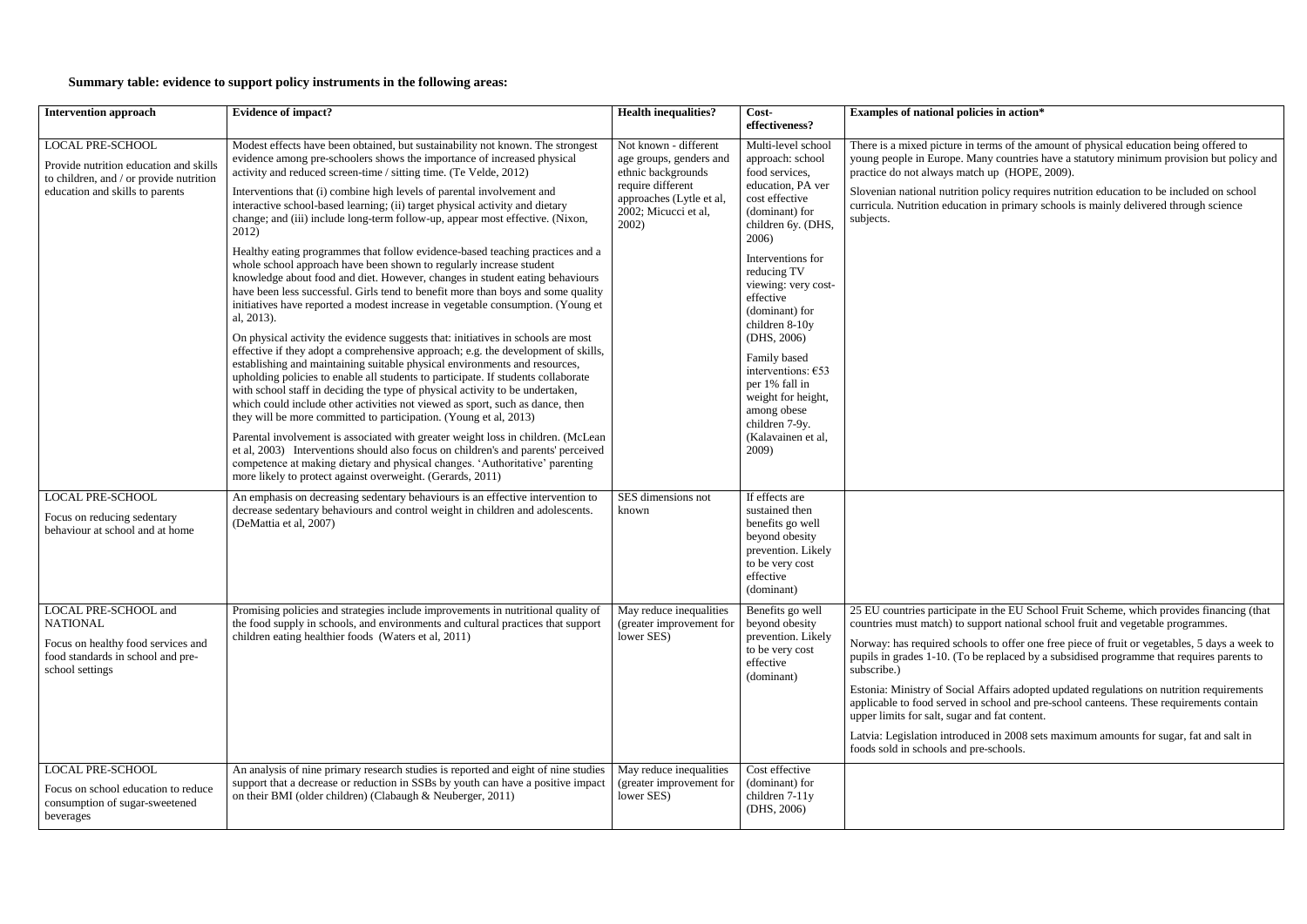| <b>LOCAL PRE-SCHOOL</b><br>Focus on school education to reduce<br>TV viewing                                                                                                                             | Systematic review and meta-analysis did not demonstrate evidence of<br>effectiveness of interventions aimed at reducing screen time in children for<br>reducing BMI and screen time. However, interventions in the preschool age<br>group hold promise. (Schmitz & Jeffrey, 2002) | May increase<br>inequalities if dependent<br>on parental motivation.                                                                | Cost effective<br>(dominant) for<br>children 8-10y<br>(DHS, 2006)                                |                                                                                                                                                                                                                                                                                            |
|----------------------------------------------------------------------------------------------------------------------------------------------------------------------------------------------------------|-----------------------------------------------------------------------------------------------------------------------------------------------------------------------------------------------------------------------------------------------------------------------------------|-------------------------------------------------------------------------------------------------------------------------------------|--------------------------------------------------------------------------------------------------|--------------------------------------------------------------------------------------------------------------------------------------------------------------------------------------------------------------------------------------------------------------------------------------------|
| <b>LOCAL PRE-SCHOOL</b><br>Investing in pre-school staff and<br>curricula for health promotion                                                                                                           | Evidence shows benefits from support for teaching staff to implement health<br>promotion (professional development, capacity building) (Waters, 2011;<br>Kreichauf et al, 2012,)                                                                                                  | May reduce inequalities<br>if resources well<br>distributed and teachers<br>sensitive to the issues                                 |                                                                                                  | <b>Macedonian National Nutrition</b><br>and school programmes, with go<br>Effects unclear, but some memb<br>sedentary behaviour, food stand                                                                                                                                                |
| <b>LOCAL HEALTH CARE</b><br>Nutrition and PA advice and<br>counselling in health care / GP<br>settings                                                                                                   | Some impact in older children, no evidence available for younger children.                                                                                                                                                                                                        | May increase<br>inequalities if higher<br>SES use health services<br>more or respond to<br>advice                                   | $\sim$ £4000 per DALY<br>saved (children 10-<br>11y) (Moodie et al,<br>2008)                     |                                                                                                                                                                                                                                                                                            |
| <b>LOCAL</b><br>Planning and built environment<br>policies for enhancing neighbourhood<br>facilities to promote PA, to reduce<br>frequency of fast-food outlets, and<br>promote fresh water consumption. | Effects unclear, but lack of policies in member states is evident (Nethe et al,<br>2012)                                                                                                                                                                                          | May reduce inequalities<br>if lower SES areas are<br>targeted                                                                       | May be cost<br>effective<br>(dominant) if<br>behaviour changes<br>are found and are<br>sustained | UK: Several local authorities ha<br>of hot food takeaways in local c<br>parks, or other youth centres.                                                                                                                                                                                     |
| <b>LOCAL and NATIONAL</b><br>Retail action, e.g. banning sweets and<br>snacks at the check-out and / or<br>promoting fruit and vegetables.                                                               | No evidence available for children of any age                                                                                                                                                                                                                                     | Not known                                                                                                                           | May be cost<br>effective<br>(dominant) if<br>effects on<br>consumption are<br>found              | The Change4Life Convenience<br>Department of Health and the A<br>of fresh fruit and vegetables in<br>In London, UK, local governme<br>for London" scheme to encoura<br>UK: Participants of the of Responent<br>stores, to balance the promotion                                            |
| <b>NATIONAL</b><br>Restriction of food advertising and<br>other forms of commercial promotion                                                                                                            | Indirect evidence of benefits in food choices and diets among children.<br>(Hastings et al, 2007, Cairns et al, 2010)                                                                                                                                                             | May reduce inequalities<br>(lower SES children)<br>watch more TV, and are<br>more influenced by<br>adverts) (Cairns et al,<br>2010) | Cost effective<br>(dominant) for<br>children 0-14y<br>(DHS, 2006)                                | Ireland and UK: Advertising of<br>prohibited during children's TV<br>Spain: a Law on Nutrition and F<br>free from advertising. (Impleme<br>Company-sponsored EU-wide v<br>under 12, including sugar-sweet                                                                                  |
| <b>NATIONAL</b><br>Tax and subsidy measures to address<br>food affordability and purchase<br>incentives                                                                                                  | Successful behaviour change through price adjustments in canteen and vending<br>(older children), but adjustments must be sustained. (French et al, 2006)                                                                                                                         | May reduce inequalities<br>if it primarily affects<br>children most sensitive<br>to prices.                                         | May be cost<br>effective<br>(dominant) for<br>children making<br>purchases                       | In 2012, the French government<br>artificial sweeteners, including s<br>Hungary: A "public health tax"<br>content of various categories of<br>artificially-sweetened), energy o<br>UK: The Healthy Start program<br>with children under the age of fo<br>plain yoghurt, and fresh and fro. |
| NATIONAL and REGIONAL<br>Public awareness campaign about<br>food and nutrition for children, and<br>related measures to strengthen<br>community understanding and social<br>norms                        | No evidence either way in children of any age? Problem of sustainability.<br>Public awareness can be increased through celebrity championship (e.g. Jamie<br>Oliver for school food services).<br>Use of TV soaps can support public health messages.                             | May increase<br>inequalities if higher<br>SES better able to<br>respond to messages                                                 | May be cost<br>effective<br>(dominant) if<br>effects are proven<br>and sustained                 | Change4Life social marketing c<br>promotes healthy weight, health<br>using the slogan "eat well, move<br>primarily at pregnant women an                                                                                                                                                    |

\* Several examples here are extracted from the 'NOURISHING' policy database held by the World Cancer Research Fund International [\(www.wcrf.org\)](http://www.wcrf.org/)

on Action Plan (2009-2014) includes education in preschool a guides and training provided for staff.

effects invested were-school curricula for physical activity, andards, play facilities. (Nethe at al 2012)

have developed planning policies that restrict the development al centres, and exclude them from areas in vicinity of schools,

The Change Conventions Conventional Conventional Conventional Convention Convention Convention Convention Convention Convention Convention Convention Convention Convention Convention Convention Convention Convention Conven e Association of Convenience Stores to increase the availability in convenience stores.

In London, understanding and authorities manage the "Healthier Catering Commitment gram urage businesses to commit to providing healthier options.

esponsibility Deal have pledged 'responsible promotion' in ion of high fat, sugar, salt foods with healthier options.

of unhealthy foods, as defined by a nutrient profiling model, is

Ind Food Safety states that kindergartens and schools should be free free from a at the discretion of regional authorities).

le voluntary 'Pledge' to restrict certain advertising to children veetened soft drinks.

lent introduced an excise duty on drinks with added sugar and artificial sweeteners, including sodas, fruit drinks, flavoured waters and light drinks.

 $H(x^{\prime\prime})$  adopted in 2012 is applied on the salt, sugar and caffeine of ready-to-eat foods, including soft drinks (both sugar- and gy drinks, pre-packaged sugar-sweetened products.

amme provides low-income pregnant women and/or families of four with weekly vouchers to spend on foods including milk, frozen fruit and vegetables.

g campaign started in England in 2009, targeting families. It althy eating, physical activity and lower alcohol consumption ove more, live longer". A sister campaign, Start4Life, is aimed and new mothers.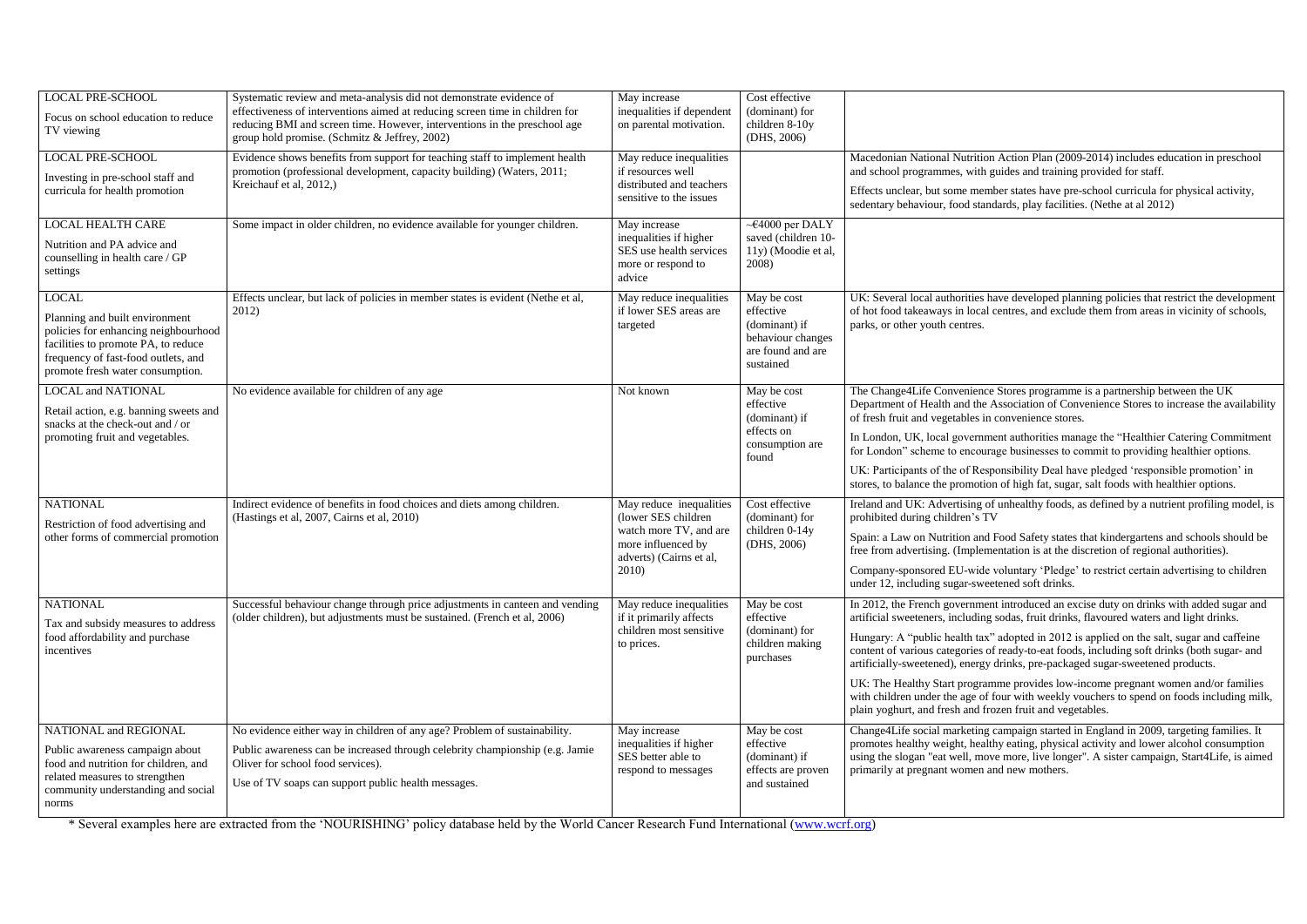## **What has the ToyBox-Study shown?**

The ToyBox-Study aimed to design and pilot the development of a supportive social and physical environment at kindergartens and home to facilitate behaviour patterns thought to help protect young children (aged 4-6 years) from obesity, at low cost and with the potential to be applied across similar settings in Europe.

Over a nine-month period in 2012-2013, pilot cluster randomised controlled trials were undertaken to encourage healthier diets, increase physical activity and reduced sedentary behaviour, involving 5,000 pre-school children and their families, through programmes conducted in 271 kindergartens in a range of locations in six EU member states (Belgium, Bulgaria, Germany, Greece, Poland and Spain). Further details are available at [www.toybox-study.eu.](http://www.toybox-study.eu/)

While the results of the ToyBox pilot interventions are being analysed in the summer of 2014, early results can be indicated here:

- At baseline, children in **lower income families** were more likely to be overweight or obese.
- The intervention was **feasible**, and generally well received.
- The intervention achieved significant improvements in dietary behaviour, with **greater**   $\bullet$ **consumption of water** and **reduced consumption of confectionery**.
- Similar **improvements were found among parents**, showing that the ToyBox  $\bullet$ intervention has a positive impact on the health behaviour of families.
- The intervention achieved **significant improvements in physical activity**, with greater  $\bullet$ numbers of children achieving at least 10,000 steps per day.
- Screen watching behaviour (a proxy for sedentary behaviour) was expected to show an increase as the children became older: this **increase in screen watching was less for the intervention group** than for the control children.
- **Similar effects were found in parents**, particularly an increase in reported vigorous  $\bullet$ activity, showing again that the ToyBox intervention has a positive impact on health behaviours in families
- The intervention **achieved small reductions in overweight and obesity prevalence**   $\bullet$ overall, although we would not expect an intervention of this type and duration to have a statistically significant impact on body weight in children of this age.
- Early evidence shows that the **greatest improvements in health behaviours** were  $\bullet$ achieved among children in kindergartens where teachers were more highly motivated to implement the intervention.
- Early evidence also indicates that the ToyBox intervention **did not increase the risk of health inequalities** across Europe.
- **Costs of the intervention** ranged from €5,000 to €29,000 per 1,000 children participating ( $\epsilon$ 5 to  $\epsilon$ 29 per child) across the six countries.
- A preliminary **economic analysis** indicates that the intervention was likely to be cost effective (the costs are reasonable for the amount of health gained) and to be dominant (the costs are significantly less than the value of the health gained).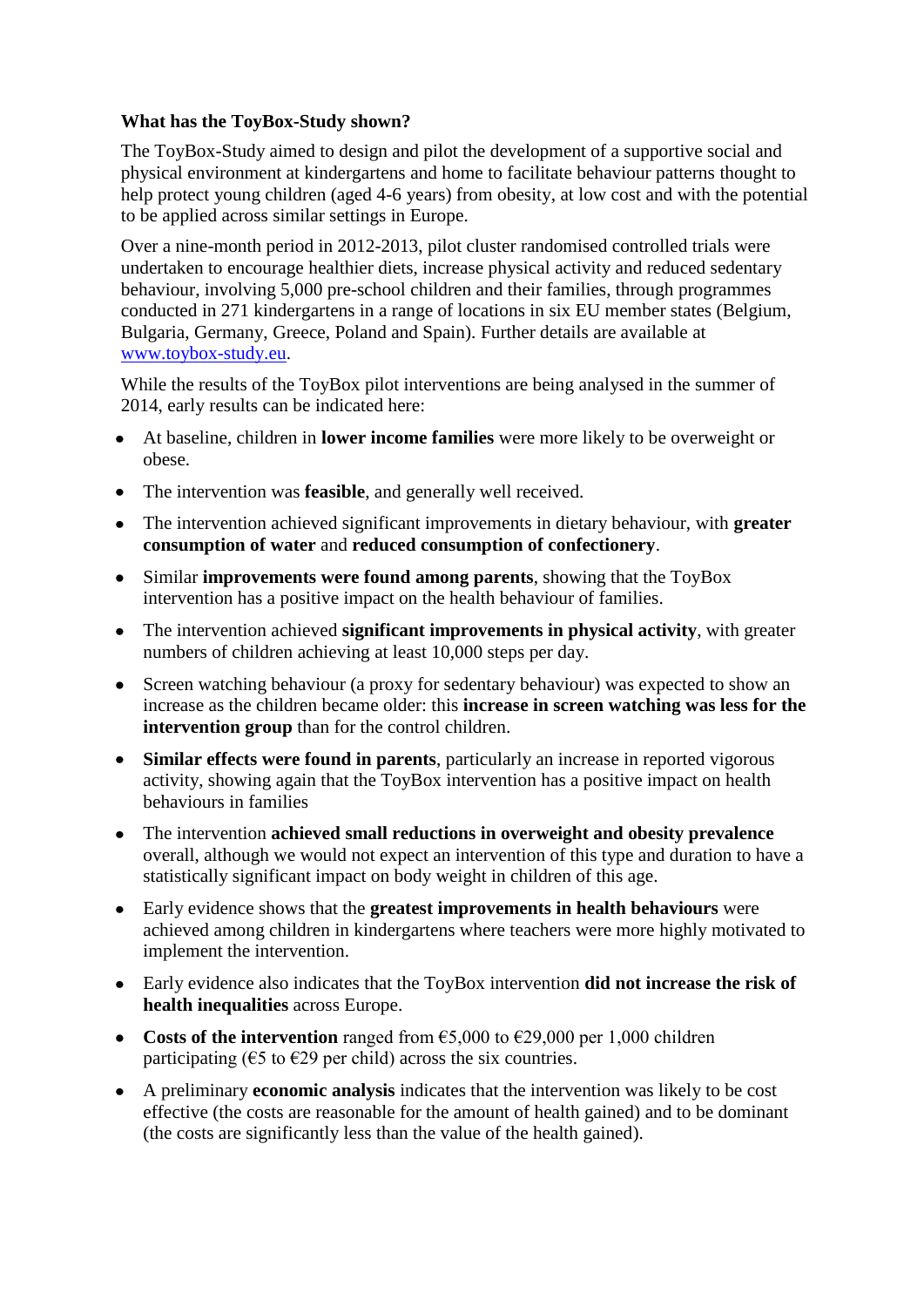## **Research priorities to support policy development**

- Evidence gaps identified in the table (above) include evaluation of a range of non-school or kindergarten settings, such as:
	- o interventions for pre-school children through family health care services
	- o the effects on child physical activity of interventions undertaken through planning policies to improve local green spaces and built environments
	- o interventions to reduce the impact of retailers' activities promoting child-oriented energy dense foods at checkouts and in fast-service restaurants
	- o interventions to reduce pre-school children's exposure to marketing messages through media, including TV, print and digital media.
- There is a substantial lack of evidence on health inequalities (both socio-economic and ethnic status), and a lack of reporting of the effectiveness of interventions among children of different SES or ethnic group. Researchers should be aware that different age groups, genders and ethnic backgrounds require different approaches (Lytle et al 2002, Micucci et al 2002).
- There is a serious lack of longer-term follow-up to assess how the effects of interventions  $\bullet$ are sustained after the specific intervention has ceased. Many interventions are of relatively short duration (e.g. 2 months) and the large majority are for less than a single school year (10 months). Follow-up evaluation is essential, not only to ensure that the interventions have achieved significant change in normative behaviour, but also to help ensure that cost-effectiveness estimates are reliable.
- There is a lack of consistency, and often a complete absence, of reporting of the costs of interventions in order to calculate cost-effectiveness. Funding agencies should require costing statements to be reported.
- There is a lack of consistency in the measurement methods and type of indicators reported across the different interventions, which makes comparison between studies and their combination into meta-analyses difficult.
- There is a lack of research on variability, asking why some children show better responses  $\bullet$ than others, or why interventions may have greater impact in some communities.
- Attention needs to be paid to the motivation of the persons implementing interventions. Greater impact is likely to be associated with greater staff or parent motivation, and this in turn may be enhanced through their early involvement in the design of the intervention.
- The transfer from evidence base to policy is inconsistent. Despite a strong evidence base,  $\bullet$ policy implementation may be frustrated by a lack of adequate resources, a lack of institutional capacity, or influences on policy, including national economic priorities, lobbying and political influence. Greater attention needs to be paid to the costs of failing to act, and to the conflicting interests of stakeholders and the development of appropriate means to resolve these.
- Research consortia might benefit from the inclusion of a wider range of skills and professions: for example the involvement of local environment planners, school inspection staff, food supply companies and caterers, media companies and media programme designers, non-governmental organisations and community groups, local officials and local politicians.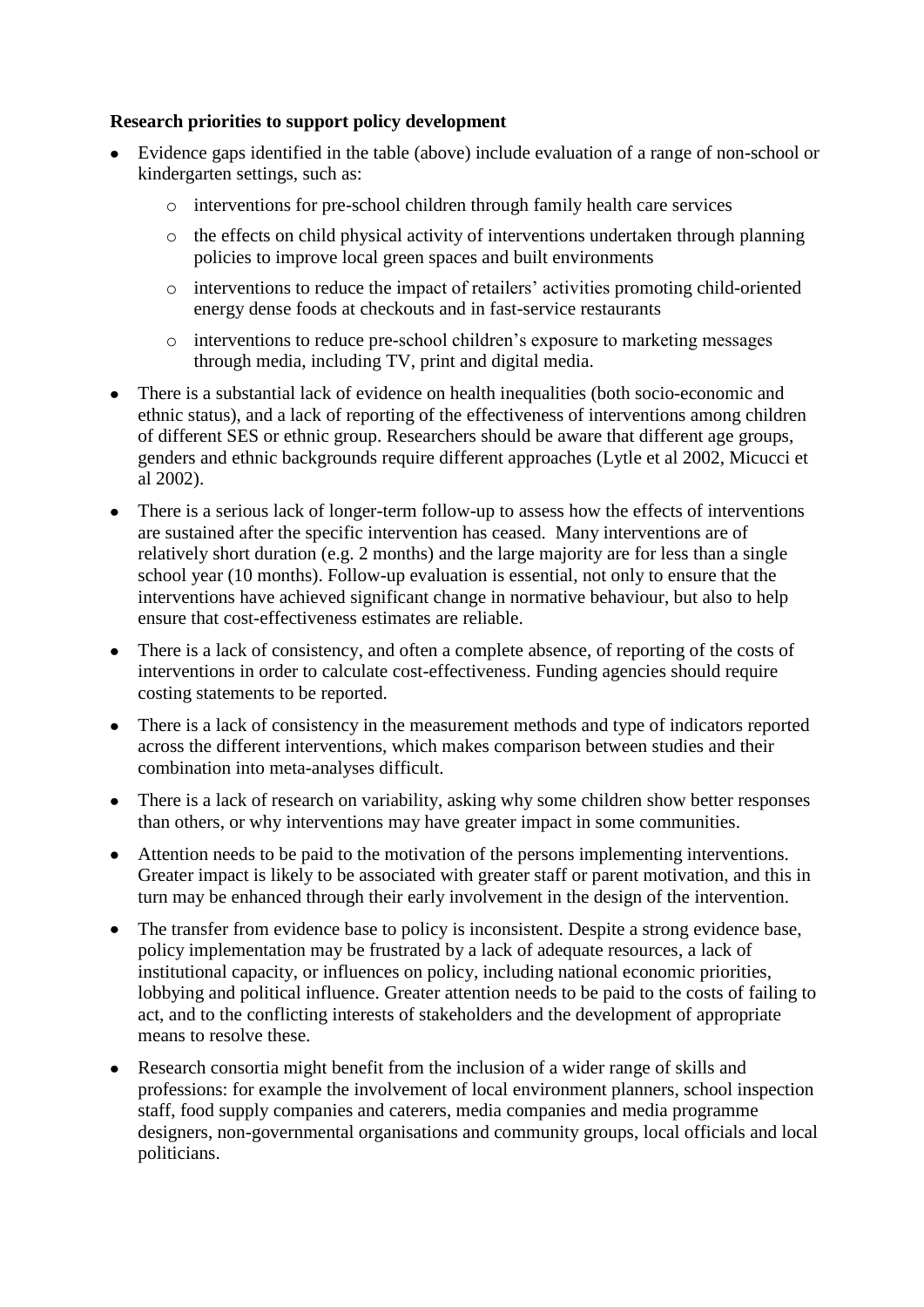## **References**

Cairns G, Angus K, Hastings G. (2009) *The extent, nature and effects of food promotion to children : a review of the evidence to December 2008*. Geneva: World Health Organization. Available at [http://www.who.int/dietphysicalactivity/publications/marketing\\_evidence\\_2009/en/index.html](http://www.who.int/dietphysicalactivity/publications/marketing_evidence_2009/en/index.html)

Clabaugh K, Neuberger GB. (2011) Research evidence for reducing sugar sweetened beverages in children. *Issues Compr Pediatr Nurs*;**34**:119-30.

DeMattia L, Lemont L, Meurer L. (2007) Do interventions to limit sedentary behaviours change behaviour and reduce childhood obesity? A critical review of the literature. *Obes Rev*;**8**:69-81.

DHS (2006). *ACE-Obesity. Assessing cost-effectiveness of obesity intervention in children and adolescents. Summary of results.* Melbourne: Department of Human Services, State Government of Victoria. [http://docs.health.vic.gov.au/docs/doc/0AE260B1268E0450CA257B2C000F9178/\\$FILE/ace\\_obesity.pdf](http://docs.health.vic.gov.au/docs/doc/0AE260B1268E0450CA257B2C000F9178/$FILE/ace_obesity.pdf)

Eime RM, Young JA, Harvey JT, Charity MJ, Payne WR. (2013) A systematic review of the psychological and social benefits of participation in sport for children and adolescents: informing development of a conceptual model of health through sport. *Int J Behav Nutr Phys Act*;**10**:98.

European Commission. (2014) *EU Action Plan on Childhood Obesity 2014-2020* (24 February 2014, updated 12 March 2014)

[http://ec.europa.eu/health/nutrition\\_physical\\_activity/docs/childhoodobesity\\_actionplan\\_2014\\_2020\\_en.pdf](http://ec.europa.eu/health/nutrition_physical_activity/docs/childhoodobesity_actionplan_2014_2020_en.pdf)

French S A, Story M. (2006) "Obesity Prevention in Schools". In Goran MI, Sothern MS (eds) *Handbook of Pediatric Obesity: Etiology, Pathophysiology and Prevention*. Boca Raton: CRC Taylor & Francis, pp 291- 309.

Gerards SM, Sleddens EF, Dagnelie PC, de Vries NK, Kremers SP. (2011) Interventions addressing general parenting to prevent or treat childhood obesity. *Int J Pediatr Obes*;**6**:e28-45.

Hastings G, McDermott L, Stead M, Thomson S. (2007) *The extent, nature and effects of food promotion to children: a review of the evidence*. Geneva: World Health Organization.

HOPE (2009) *Executive summary of workpackages*. Report of the **H**ealth promotion through **O**besity **P**revention in **E**urope (FP6 project). London: World Obesity Federation [http://www.worldobesity.org/site\\_media/uploads/HOPE\\_-\\_Exec\\_summary\\_of\\_work\\_packages.pdf](http://www.worldobesity.org/site_media/uploads/HOPE_-_Exec_summary_of_work_packages.pdf)

Kalavainen M, Karjalainen S, Martikainen J, Korppi M, Linnisomaa I, Nuutinen O. (2009) Costeffectiveness of routine and group programs for treatment of obese children. *Pediatr Int*; **51**: 606-11.

Keating CL, Moodie M, Richardson J, Swinburn BA. (2011b) The health-related quality of life of overweight and obese adolescents: a study measuring body mass index and adolescent reported perceptions. *Int J Ped Obesity*;**6**:434-41.

Keating CL, Moodie M, Swinburn BA, Richardson J. (2011a) Utility-based quality of life of overweight and obese adolescents. *Value in Health*;**14**:752-8.

Kreichauf S, Wildgruber A, Krombholz H et al. (2012) Critical narrative review to identify educational strategies promoting physical activity in preschool. *Obes Rev*;**13 Suppl 1**:96-105.

Lytle LA, Jacobs DR, Perry CL et al. (2002) Achieving physiological change in school-based intervention trials: what makes a preventive intervention successful? *Brit J Nutr*;**88**:219-221.

Lobstein T, Swinburn BA (2007) "Health Promotion to Prevent Obesity: Evidence and Policy Needs" in McQueen, D. & Jones, C (eds.) *Global Perspectives on Health Promotion Effectiveness*. New York: Springer Science & Business Media.

Martin A, Saunders DH, Shenkin SD, Sproule J. (2014) Lifestyle intervention for improving school achievement in overweight or obese children and adolescents. *Cochrane Database Syst Rev;***2014- 3**:CD009728.

McLean N, Griffin S, Toney K et al. (2003) Family involvement in weight control, weight maintenance and weight-loss interventions: a systematic review of randomised trials. *Int J Obes*;**27**:987-1005.

Micucci S, Thomas H, Vohra J (2002) *The Effectiveness of School-Based Strategies for the Primary Prevention of Obesity and for Promoting Physical Activity and Nutrition, the Major Modifiable Risk Factors*